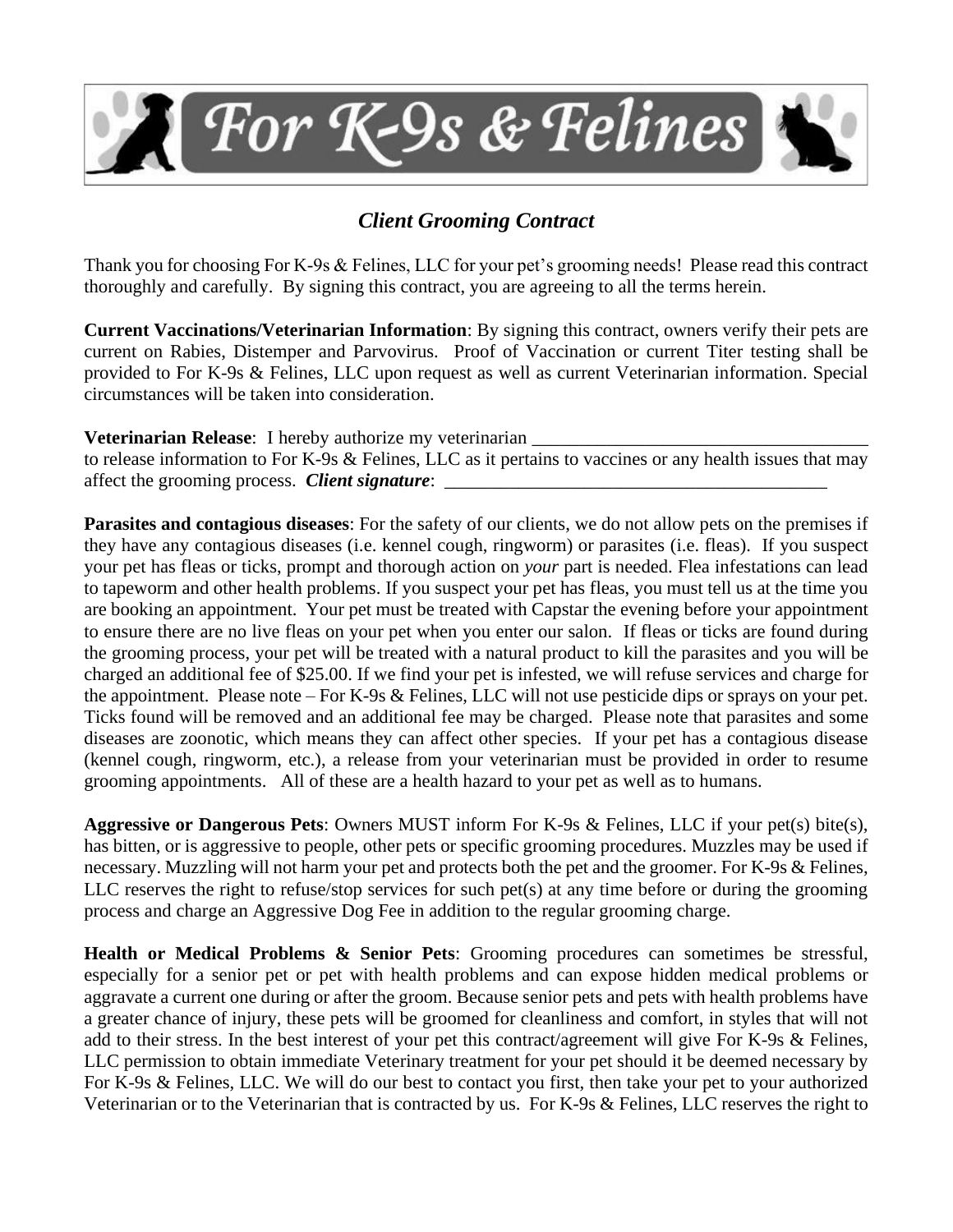refuse/stop services for such pet(s) at any time before or during the grooming process. A Handling Fee may be charged in addition to the regular grooming charge if additional time or assistance is needed. It is agreed that all expenses for Veterinary care will be covered by the pet's owner upon signing this contract/agreement.

**Advanced Measures**: In the event your pet stops breathing and/or has a heart attack, do you want CPR to be performed? Please note that there is a high likelihood of injury in performing chest compressions and/or your pet will not regain consciousness. By authorizing For K-9s & Felines, LLC to perform CPR, you understand the risks and will not hold For K-9s & Felines, LLC responsible for any injuries or death. Additionally, you understand you are responsible for all medical and/or veterinary expenses.

## **Perform CPR? Please circle choice and initial** → **Yes** or **No Initial: \_\_\_\_\_\_\_\_\_\_\_\_\_\_\_\_**

**Mat Removal**: Pets with matted coats need extra attention during their grooming session. Mats left in a pet's coat only grow tighter, and can strangle the pet's skin, or eventually tear it open. For K-9s & Felines, LLC does not wish to cause serious or undue stress to your pet and will not continually de-mat your pet for you. Mats can be very difficult to remove and may require the pet to be shaved. When necessary, removing a heavily matted coat includes risks of nicks, cuts or abrasions due to warts, moles or skin folds trapped in the mats. Heavy matting can also trap moisture and urine near the pet's skin allowing mold, fungus or bacteria to grow, causing skin irritations that existed prior to the grooming process. Torn or infected skin from mats can also harbor maggots and fleas. After effects of mat removal procedures can include itchiness, skin redness, self-inflicted irritations or abrasions and failure of the hair to re-grow. Shaved pets are also prone to sunburn and should either have sunscreen applied daily or should be kept out of the sun until the hair grows sufficiently to protect the skin. In some cases, pets may also exhibit brief behavioral changes due to the skin feeling 'nature' and/or the blood flow returning to the previously pinched skin. Please prevent your pet from licking, rubbing and scratching as they will self-injure. Prevention is the best defense against matting by scheduling regular grooming appointments. Mat removal incurs a cost of \$2.00/minute in addition to the grooming price. For K-9s & Felines, LLC reserves the right to stop/refuse services for such pet(s) at any time before or during the grooming process if the pet requires a surgical blade, often needed for pelted coats, or the pet's behavior makes it unsafe for the groomer to continue and will refer to a veterinarian for a sedated groom. An Aggressive Pet and/or Handling Fee may be charged in addition to the regular grooming charge.

**Accidents**: There is always the possibility an accident could occur. Grooming equipment is sharp! Even though we use extreme caution and care in all situations, possible problems could occur including cuts, nicks, scratches, quicking of nails, etc. In most cases this can happen when a pet is wiggling or moving around. Puppies, seniors and/or pets that are not used to grooming can be difficult to groom. We are more than happy to work with your pet to make grooming a comfortable experience, but we cannot do it alone. We need your help! We will provide advice and instruction (yes, that's homework) and do expect progress along with following our recommended grooming schedule. Due to liability, we cannot work with a pet if the owner is unwilling to train it at home. Additionally, if you arrive to pick up your pet and it is still being groomed, please do not talk to it or allow it to see you. Please sit quietly or step outside for a few moments. Every effort will be made to ensure your pet is groomed as safely as possible, but an excited pet can be dangerous to continue to work on. If you insist on talking to your pet, or the groomer, or if your pet is not behaving and we cannot get him to settle, we reserve the right to end the grooming session, even if the groom is not completed, and the full grooming price will be charged. A Handling Fee may be charged in addition to the regular grooming charge if additional time or assistance is needed with dealing with an excited or difficult pet. Should an accident occur that needs medical attention, it is agreed that all expenses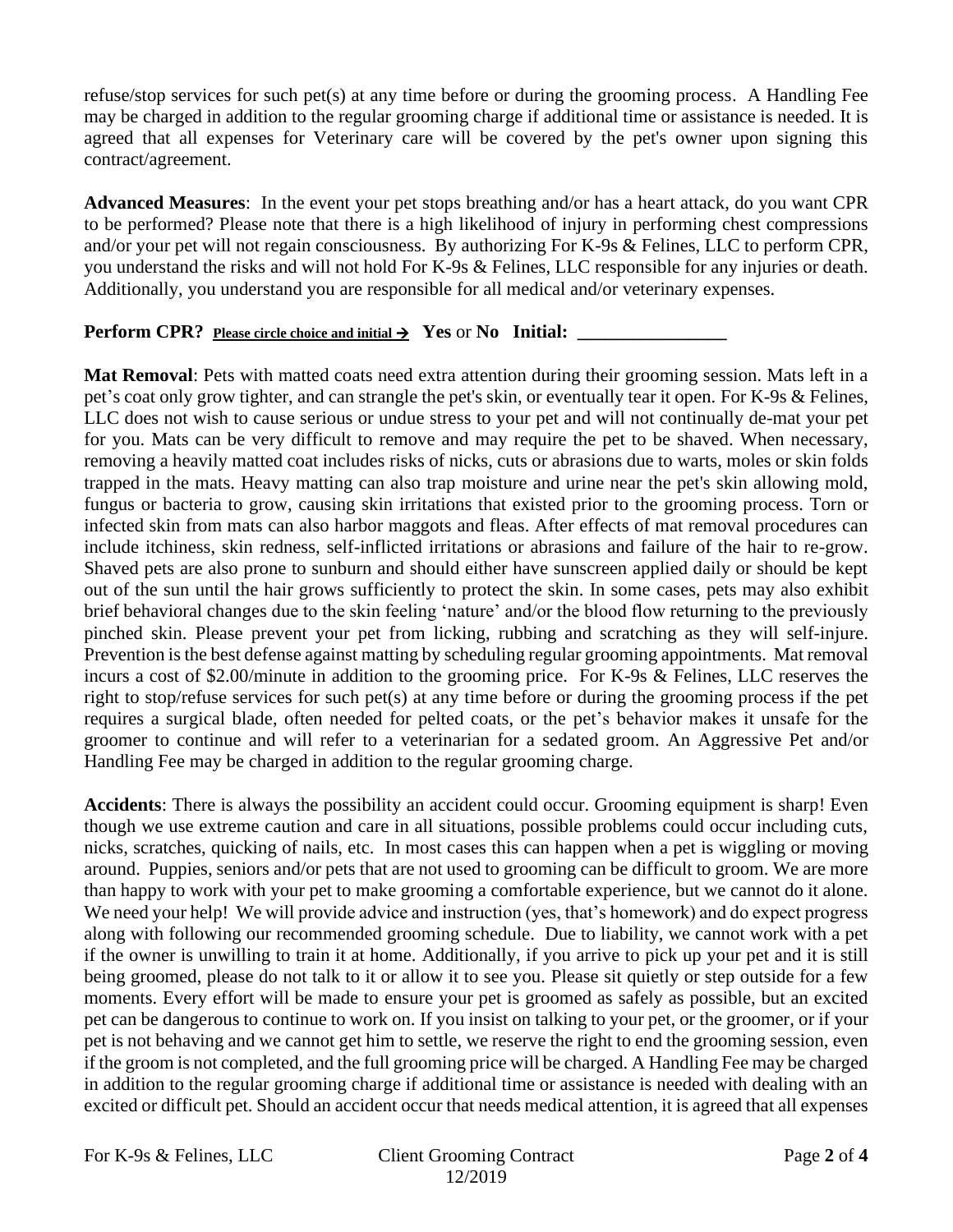for Veterinary care will be covered by the pet's owner upon signing this contract unless For K-9s & Felines, LLC assumes responsibility.

**Damages**: Untrained, aggressive or excited pets can be destructive. The equipment and tools in our salon are expensive. Additionally, we have a retail store with merchandise low and on the ground. Please watch your dog at all times. If your dog damages merchandise that cannot be resold, you agree to pay for said item. Additionally, should your dog damage or break grooming equipment, you agree to make restitution for that item as well.

**Satisfaction**: We strive to provide a great service. If we have failed you in any way, please tell us right away. If a trim needs a tweak and we're notified within 24 hours, we will correct it the same week for no charge. Please do not wait until the next groom to advise of any issues as the groomer may not remember. We promise to advise you of any injury that occurred under our care or if we find anything on your pet that we feel needs medical attention (i.e. growth, etc.).

## We are proud to provide your pet the best grooming experience possible! By offering a private appointment, time is dedicated solely to your pet. As such, we ask for promptness and kept appointments.

**Short notice cancellations or no shows cause us to incur a financial loss.** We are in business to service our client's pets using a holistic approach by utilizing gentle techniques in a low-stress environment. Please be respectful of our time as we are a by-appointment business, and another client could have taken your appointment if we had known in advance. We only have 4-8 private appointments available per day and those appointments need to be filled for us to stay in business. We understand there may be emergency situations and will work with you, but not on a continued basis. We may not be the right grooming business for everyone and that's okay. We do hope that you will continue to visit our holistic pet food and supply store.

**Charges:** will incur for notification less than three business days. The charge is equal to the amount of the groom scheduled. Invoices are due upon receipt and should be paid within seven (7) days of the cancelled appointment. After 30 days, unpaid invoices will be sent to collections.

**Business Day:** is defined as a normal working day where we are open and conducting business. Sundays, Mondays, holidays and scheduled closings (vacations/shut downs) do **not** constitute a business day. Please see our website for current business days and hours.

**Tardiness/Late Pick-Ups**: In order to achieve the lowest stress environment possible, our schedule must run smoothly. Pets need to be dropped off and picked up on time. We are not a boarding or daycare facility and do not have space to house pets. A late drop-off/pick-up affects the day's schedule, which in turn causes stress to the grooming staff, our clients and their pets. If you are unable to arrive within 10 minutes of your scheduled appointment, it may be rescheduled, and cancellation charges will apply. For late pick-ups during business hours, we will charge \$5.00 for every ten minutes your pet remains on the premises after expected pick up time. Once we close, we will wait 30 minutes and charge an additional \$2 per minute. After that, your pet will be housed in a crate for the night and a \$50 charge will be applied to your account in addition to the late fees accumulated. In a worst-case scenario where no communication is given to us about retrieval by business opening the next day, Animal Control will be contacted for abandonment and you will be invoiced for all charges accumulated.